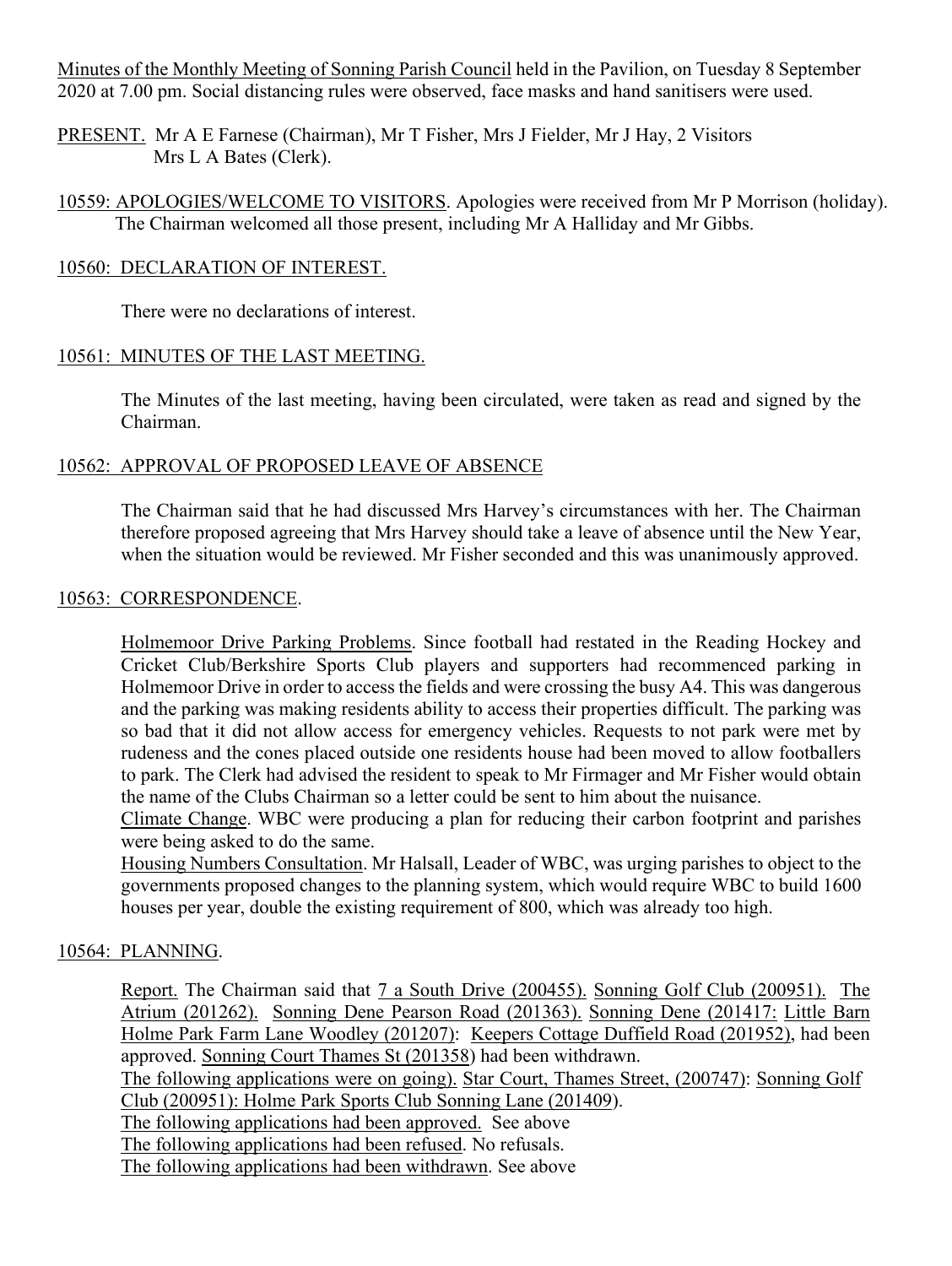# 10564: PLANNING (Con't).

The following new applications had been received. Little Barn Holme Park Farm Road (201915). Householder application for the proposed erection of a two-storey rear extension with observation dome, plus single storey side/rear extension, alterations to existing single storey roof and changes to fenestration: Linkside Duffield Road 19/24/38) APPEAL APP/X0360/W/20/3254803. Full application for the erection of 12 No flats, a detached car port & cycle store, car parking, widened site access and landscaping following demolition of the existing dwelling and outbuildings: Old Readingensians Sports Ground. (201882). Full planning application for the proposed installation of LED floodlights to existing stadium football pitch.

Old Readingensians Sports Ground (201882). This application was on the agenda for approval as the details had arrived too late to be discussed at the previous Planning meeting. The Chairman said that all three planning councillors had seen the plans. There were concerns about the lighting spill, the columns were 15 metres high, and were next door to Sunrise, the care home, and the lighting would extend the use of the pitch and there would be associated noise and increased traffic in the area. This was likely to have a detrimental effect on adjoining landowners. Mention was made of 1000 people attending a match, which had been 'trouble free' from the applicant's point of view but was likely to have caused some nuisance adjoining landowners and a detrimental effect on the infrastructure. Following discussion, it was agreed to mention these concerns ask that there is a limit on the number of large events that could take place during the season and that this should be controlled by a condition.

Neighbourhood Plan. A meeting had taken place on 1 September but had been poorly attended. A second meeting was planned, and Mr Gilmore would be circulating dates.

#### 10565: PARISHIONERS QUESTIONS.

Mr Gibbs said that he was conscious of the speeding vehicles in Pound Lane, often in excess of 50 mph (a 20 mph. zone). The Chairman said that SPC were working hard to address this but there was little co-operation from WBC or the school. The Parish Council believed that the crossing in Pound Lane should be upgraded to a Puffin crossing but WBC wouldn't fund the project. Many vehicles sped up after the crossing. Mr Fisher had carried out a lot of work and his highway comments could be seen on the SC website. It was pointed out that a resident in Pound Lane had put their own 30 mph sign up in Sonning Lane. Mr Fisher said that he regularly submitted the results of the speed camera to WBC Highways and, also videos showing that vehicles did not stop if a pedestrian was on the crossing. The Parish Council were working together with the Sonning and Sonning Eye Society to resolve speeding and other highways issues. Mr Fisher said that he had emailed Mr Heath, the WBC Highways Officer, but there had been no reply, he understood that many officers were working from home. There was a need to work on the school crossing. Asked about a speed watch Mr Fisher said that there had to be three trained people to carry these out now, he had been trained and had assisted in other areas but had yet to carry one out in Sonning. Mr Halliday asked what happened if a car was caught speeding. Mr Fisher said there were reported to the police who would write to the offender in the first instance.

# 10566: BOROUGH COUNCILLORS QUESTION TIME.

In the absence of Cllr Firmager, there were no questions.

# 10567: FINANCE.

a) Report. The Clerk had circulated a report, which was noted.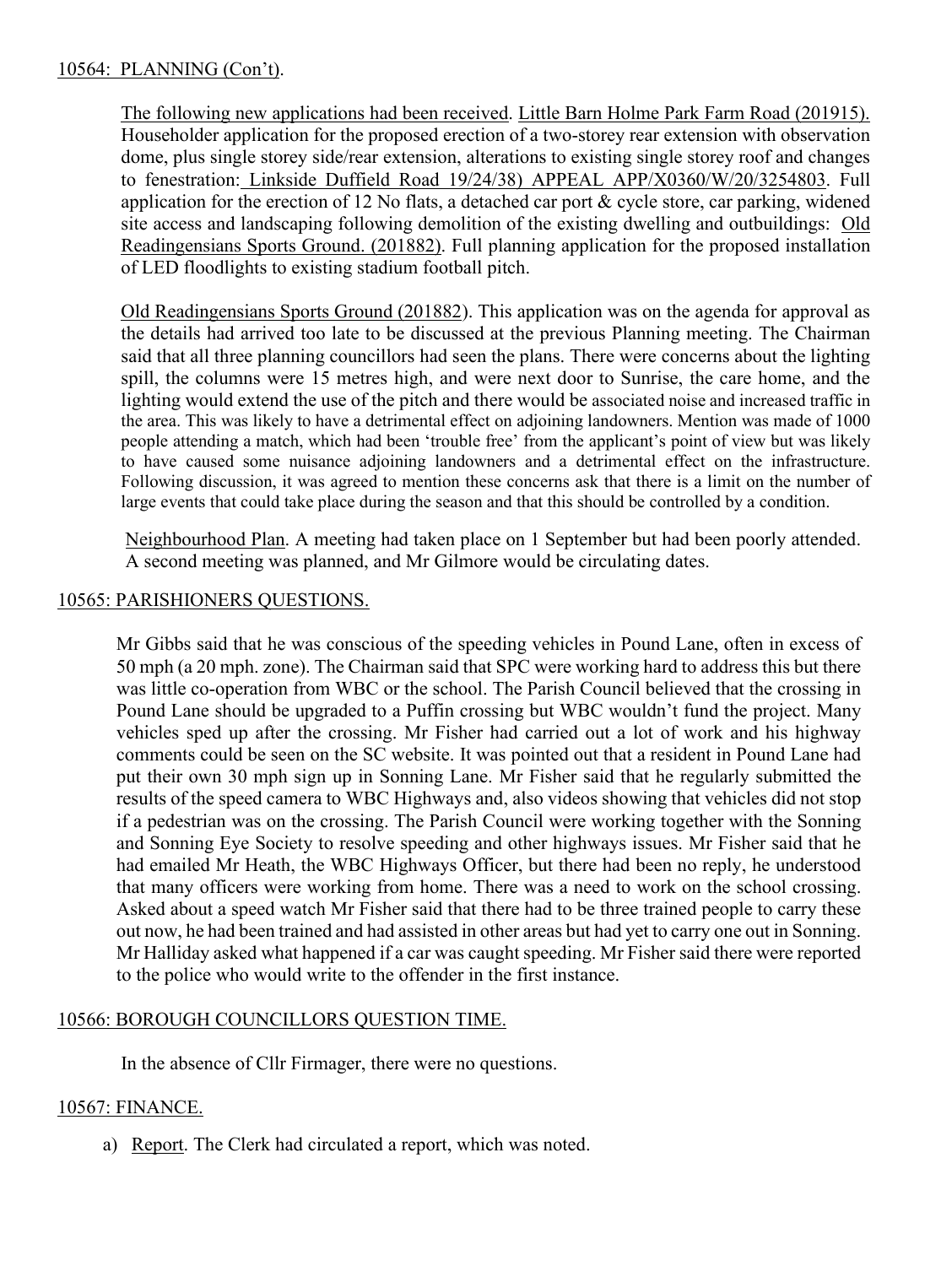b) Payment of Accounts. The Chairman proposed, and Mr Fisher seconded making the following payments for August and September and this was unanimously approved.

| Date     | Cha | Name         | <b>Service Item</b>       | <b>Gross</b> | <b>VAT</b> | <b>Net</b> | Committee      | Sub-committee     |
|----------|-----|--------------|---------------------------|--------------|------------|------------|----------------|-------------------|
| 22/07/20 | 711 | Pest UK      | Allot Rats part fee       | 200.64       | 33.44      | 167.20     | <b>ENVIRON</b> | <b>Allot Rats</b> |
| 22/07/20 | 712 | Wicksteed    | Replace net on            | 723.60       | 120.60     | 603.00     | <b>REC</b>     | Play equip        |
|          |     |              | Multiplay                 |              |            |            |                | repairs           |
| 22/07/20 | 713 | A R Hulley   | Litter Feb & Mrch         | 300.00       | 0.00       | 300.00     | <b>HIGHWAY</b> | Litter            |
| 22/07.20 | 714 | Henley Land  | Mow Main $2 \times 19$    | 1560.00      | 0.00       | 1560.00    | <b>REC</b>     | Mow main          |
|          |     |              | $+4 \times 20$            |              |            |            |                |                   |
| 29/07/20 | 715 | L A Bates    | Honorarium<br><i>less</i> | 2790.50      | 0.00       | 2790.50    | <b>CLERK</b>   | Hon Less Tax      |
|          |     |              | Tax                       |              |            |            |                |                   |
| 29/07/20 | 715 | L A Bates    | Telephone                 | 40.00        | 0.00       | 40.00      | <b>ADMIN</b>   | Telephone         |
| 29/07/20 | 716 | Sonning Land | Mow Playground            | 32.00        | 0.00       | 32.00      | <b>REC</b>     | Mow               |
|          |     |              |                           |              |            |            |                | Playground        |
| 29/07/20 | 716 | Sonning land | Beech<br>Remove           | 65.00        | 0.00       | 65.00      | <b>REC</b>     | Tree Care         |
|          |     |              | <b>Branch</b>             |              |            |            |                |                   |
| 29/07/20 | 716 | Sonning Land | Mow Wharf                 | 28.00        | 0.00       | 28.00      | <b>ENVIRON</b> | Mow Wharf         |
| 29/07/20 | 717 | Henley Land  | Main Mow                  | 260.00       | 0.00       | 260.00     | <b>REC</b>     | Main Mowing       |
|          |     |              | <b>TOTAL</b>              | 5934.74      | 154.04     | 5780.70    |                |                   |

PAYMENT OF ACCOUNTS AUGUST 2020 (01 to 31 July '20)

PAYMENT OF ACCOUNTS SEPT 2020 (01 Aug to 30 Aug '20)

| Date     | Cha | Name                | <b>Service Item</b>  | Gross   | <b>VAT</b> | <b>Net</b> | Committee      | Sub-committee    |
|----------|-----|---------------------|----------------------|---------|------------|------------|----------------|------------------|
| 14/08/20 | 718 | Henley Land         | Main Mow             | 260.00  | 0.00       | 260.00     | <b>REC</b>     | Main Mow         |
| 14/08/20 | 719 | <b>CRC</b> Bailiffs | Evict Travellers $+$ | 4554.00 | 759.00     | 3795.00    | <b>REC</b>     | Misc. Travellers |
|          |     |                     | 2 chains $+2$ locks  |         |            |            |                |                  |
| 14/08/20 | 720 | Sonning Land        | Mow Play x 2         | 64.00   | 0.00       | 64.00      | <b>REC</b>     | Mow Play         |
| 14/08.20 | 720 | Sonning Land        | Mow Wharf x 1        | 28.00   | 0.00       | 28.00      | <b>ENVIRON</b> | Mow Wharf        |
| 14/08/20 | 721 | Intersmart          | Repair lights pav.   | 150.00  | 0.00       | 150.00     | <b>SPORTS</b>  | Pavilion m'tnee  |
|          |     |                     | <b>TOTAL</b>         | 5056.00 | 759.00     | 4297.00    |                |                  |

# 10568: HIGHWAYS

Speed Indicators (SID). Mr Fisher gave the latest update from SID. A vehicle, speeding at 50 mph, had been recorded at 7.50 am, this was similar to the previous month. The average speed was 22 mph, and the numbers were down during the holiday period, but two thirds were travelling over the 20 mph, speed limit. Overall, the numbers were down on the same period in 2019 and the peak time was now between 11 and 12 noon and between 4 pm and 5 pm in the evening. Since the school had reopened parking in Pound Lane had returned, this was becoming dangerous and Mrs Plant had complained. The number of vehicles had increased because families could not share with other families due to corona restrictions. The Chairman said that the school had restricted on-site parking but there were areas that could be cleared to allow staff to park onsite instead of in the SPC car park. Suggestions had been made about opening the playground but there were problems over responsibilities and cost. Mr Fisher said that parents might be prepared to organise a rota to monitor the numbers and cleaning in the playground. Mr Fisher agreed to discuss reopening the playground with the head teacher. The Chairman said that permanent signs for the car park should be obtained with the closing time clearly displayed and the key code would be changed. The gate was being opened late at night for the car park to be used as a meeting place for young people in cars who created noise and nuisance to residents often continuing into the early hours of the morning.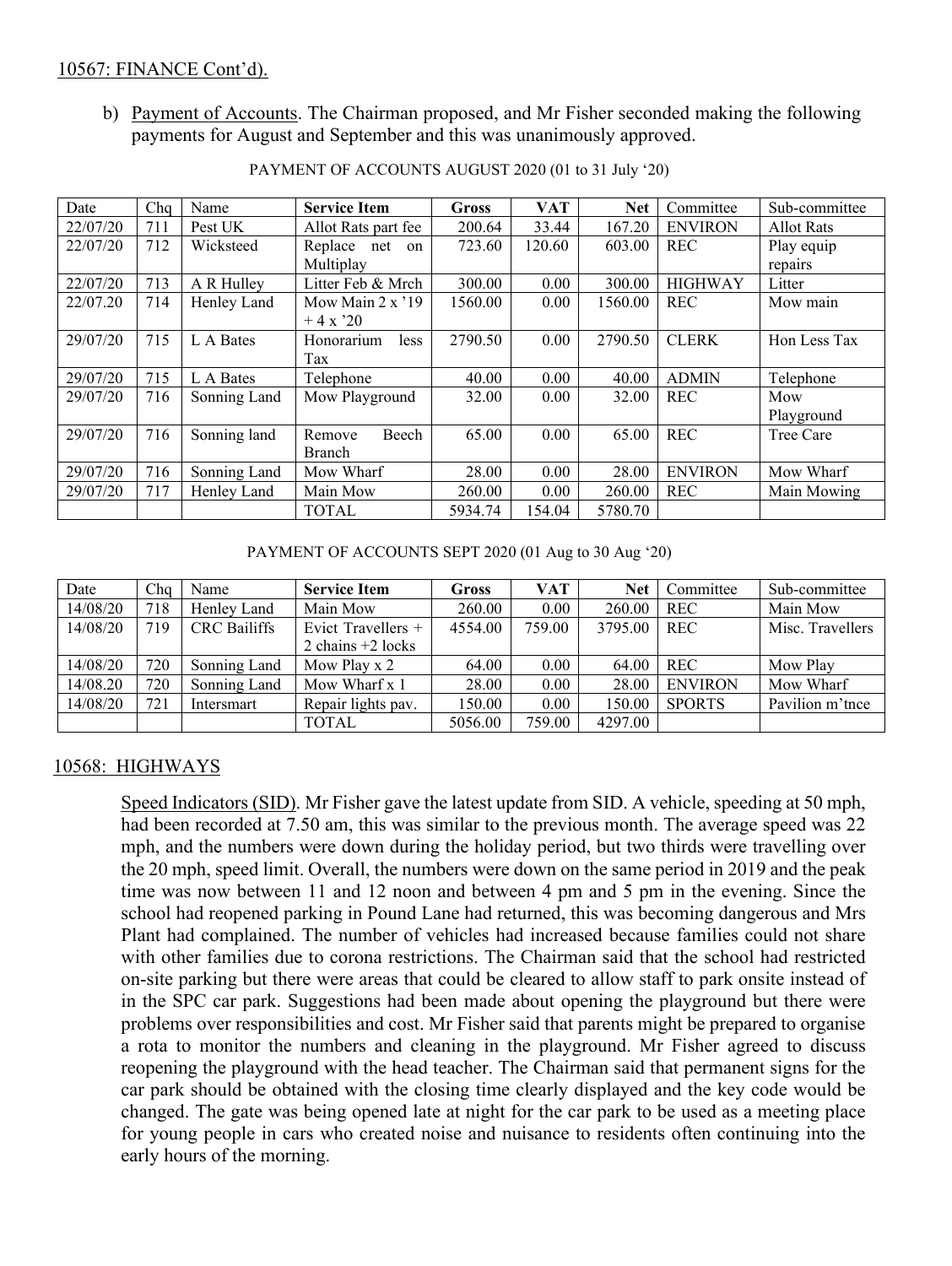### 10569: RECREATION AND ENVIRONMENT W.G.

a) Safety Checks. The Chairman said that the playground was locked due to corona restrictions.

Proposals to Play Football. Ethan Greene, the Chairperson and U 14 Girls Manager of AFC Reading had asked if his team could use the football pitch over the winter. Mr Fisher had met with Mr Greene to discuss the possibilities in the light of SCC showing an interest in their Veteran Football Team playing. The size of the pitch had been discussed, 110 x 70 would allow both the juniors and the veterans to play but might encroach on the cricket outfield. Mr Greene had said that he would arrange for any wear on the field to be repaired on a monthly basis, they did not need to use the pavilion as they were close to the Berkshire Sports facilities, and they wished to start play on 26 September. Mr Fisher said that cricket would finish on 13 September. The Chairman said that it would be difficult to charge for using just the field as others could not be prevented from using it. Following discussion, it was agreed that a charge could not be made for using the field and as the pavilion was not to be used no licence would be provided. The situation would be monitored, reviewed and any changes made, as necessary.

b) Security Proposals. The Clerk had met with the Deana Humphries, Community Engagement Lead at WBC Customer and Localities, who had offered to give advice about security measures to prevent future incursions by travellers. The Clerk had drawn up a list which was reviewed. The Chairman agreed to check out the field referring to the list.

#### 10570: TECHNICAL SERVICES.

Safety Checks. The Chairman said that the playground was still closed.

Work to Pagoda and benches. Mrs Fielder said that the work to the Pagoda had been completed. The benches in the rec had also been completed but a new slat was still required for one. Mrs Fielder said that she had looked at the bus shelter next to the pound and it was in poor condition and would only get worse. The roof and back needed to be replaced and the slats at the front also needed some attention but repairs could be done in two phases. Andy Mancey had provided a quote which Mrs Fielder could circulate. The Chairman asked if Mr Mancey could also look at the other 3 bus shelters and provide advice.

Litter Pick. Mrs Fielder would check if WBC would be organising this. The litter problem in Sonning had improved but there were still areas of concern. The Chairman said that he had observed 7 narrow boats moored on the River, 5, didn't have licenses. The Chairman also reported that WBC were changing the manhole covers where the cyclist had lost his life in Thames Street. Mr Fisher said that the tree survey would be carried out the following week and CIL could be used for any remedial work.

# 10571: POLICE & SECURITY.

Mrs Fielder said there were no figures, but she would send them on to the Clerk when they arrived. Mr Fisher said that he was aware that the SLTC hut had been broken into and a vehicle in the RC&HC has its windows smashed.

#### 10572: ALLOTMENTS.

Mrs Fielder said that the allotments were looking good. The Chairman agreed to obtain quotes for the damaged fencing, it was agreed that 6 ft heigh fencing would be sufficient.